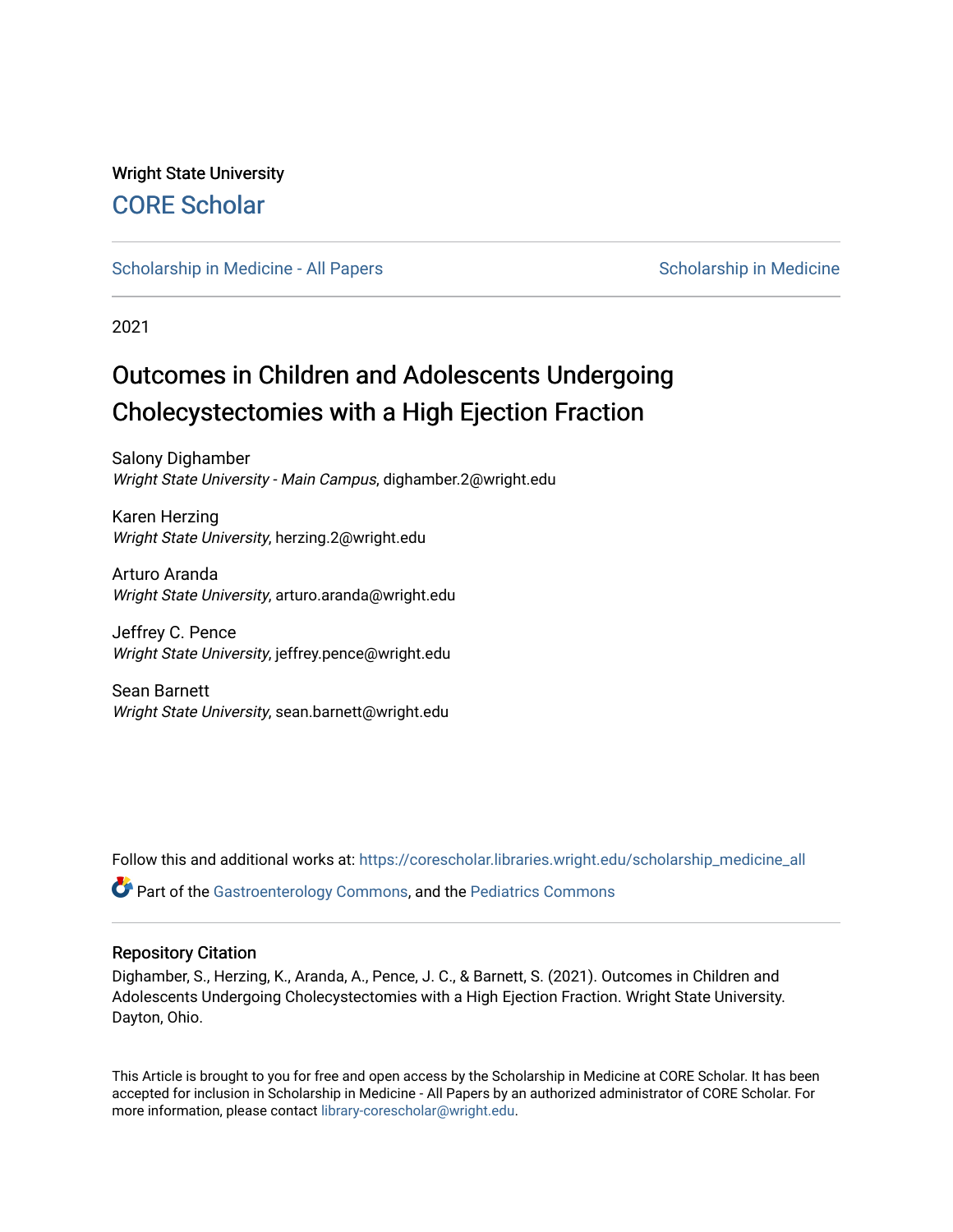## *Outcomes in children and adolescents undergoing cholecystectomies with a high ejection fraction.*

*Salony Dighamber BS, Karen Herzing, RN, Arturo Aranda, MD, Jeffrey Pence, MD, Sean Barnett, MD*

#### **ABSTRACT**

#### *Background*

Cholecystectomy is commonly performed electively for symptomatic cholelithiasis and biliary hypokinesia with an ejection fraction (EF) less than 35%. Recent literature has shown that cholecystectomy in adults for biliary hyperkinesia (EF>65%) can provide resolution of symptoms (primarily pain) for the majority of patients. We seek to determine whether cholecystectomy is efficacious in the treatment of symptomatic biliary hyperkinesia in the pediatric population.

#### *Method*

The charts of over 100 patients aged 7 to 21 in the last 10 years (2008 to 2018) who had cholecystectomies were reviewed to determine ejection fraction, BMI, race, pain with CCK-HIDA, complications, and resolution of symptoms (pain, vomiting, steatorrhea, diarrhea) post operatively. Analyses of surgical outcomes were performed between two groups, low/normal EF and high EF, which were stratified and compared.

#### *Results*

A total of 79 patients had low/normal EF (EF <65%), and 26 had high EF (EF>65%). Mann-Whitney, Chisquare, & Fisher's exact tests differentiated between groups. The resolution of symptoms rate was similar between groups with no statistical difference: low/normal EF (75%) vs. high EF (69%),  $p=0.497$ . Pain with HIDA scan appeared higher in the high EF group (p=0.047), refer to *Table 1*. No difference was shown between groups for gender, race, age, BMI, and follow-up rates. No surgical complications were seen in either group.

#### *Conclusion*

Pediatric patients with symptomatic biliary hyperkinesia experience a similar rate of resolution of their symptoms when compared to similarly matched patients who underwent cholecystectomy for biliary hypokinesia.

#### **INTRODUCTION**

Laparoscopic cholecystectomies have traditionally been used to remove gallbladders with ejection fractions less than 35 percent, or hypokinetic gallbladders. Recently, this surgery is being used for patients with biliary pain that is not due to a hypokinetic gallbladder. Hyperkinetic gallbladders are classified as gallbladders with ejection fractions greater than typically 80 percent.<sup>4</sup> While the majority of research has been done on hypokinetic gallbladders, more recent studies have shown that patients with hyperkinetic gallbladders are benefitting from receiving laparoscopic cholecystectomies.<sup>1,3,4,5</sup>

In a study of 23 patients with hyperkinetic gallbladders, results following surgery showed 88.2 percent improvement in biliary pain.5 In addition, much like the other articles, a CCK HIDA provocation test was used to see if pain during the test was an indication for cholecystectomy, which it was.<sup>2,5</sup> In a case study with two adults, a 28year-old woman with an ejection fraction of 95 percent and a 21-year-old woman with an ejection fraction of 90 percent, underwent cholecystectomy, and both patients had improvement of symptoms afterwards.<sup>1</sup>

The patient population used in both of the aforementioned studies were adults. In a case study of three adolescent patients, 16, 18, and 13, with ejection fractions of 81, 72, and 77, respectively, underwent surgery and also had complete resolution of symptoms.<sup>3</sup> Another study even showed that a pediatric patient population with ejection fractions of 80 percent or greater experienced relief of pain as discussed with their parents over the phone.4 The population studied, while limited, had all shown chronic cholecystitis via final pathological examination.4

In a final article discussing "normokinetic" gallbladders, patients did not have a hyperkinetic gallbladder, they did have reproducible pain during a CCK-HIDA and with an ejection fraction greater than 35 percent.<sup>2</sup> It was found that this an indication for cholecystectomy, as there was an overall improvement of 94.7 percent among these patients.2

Laparoscopic cholecystectomies have been the mainstay of definitive treatment for symptomatic cholelithiasis and biliary dyskinesia for years. In the more recent years, however, the discussion of laparoscopic cholecystectomies for the use of hyperkinetic gallbladders has become a topic of debate as data on the subject is limited, especially in the pediatric population.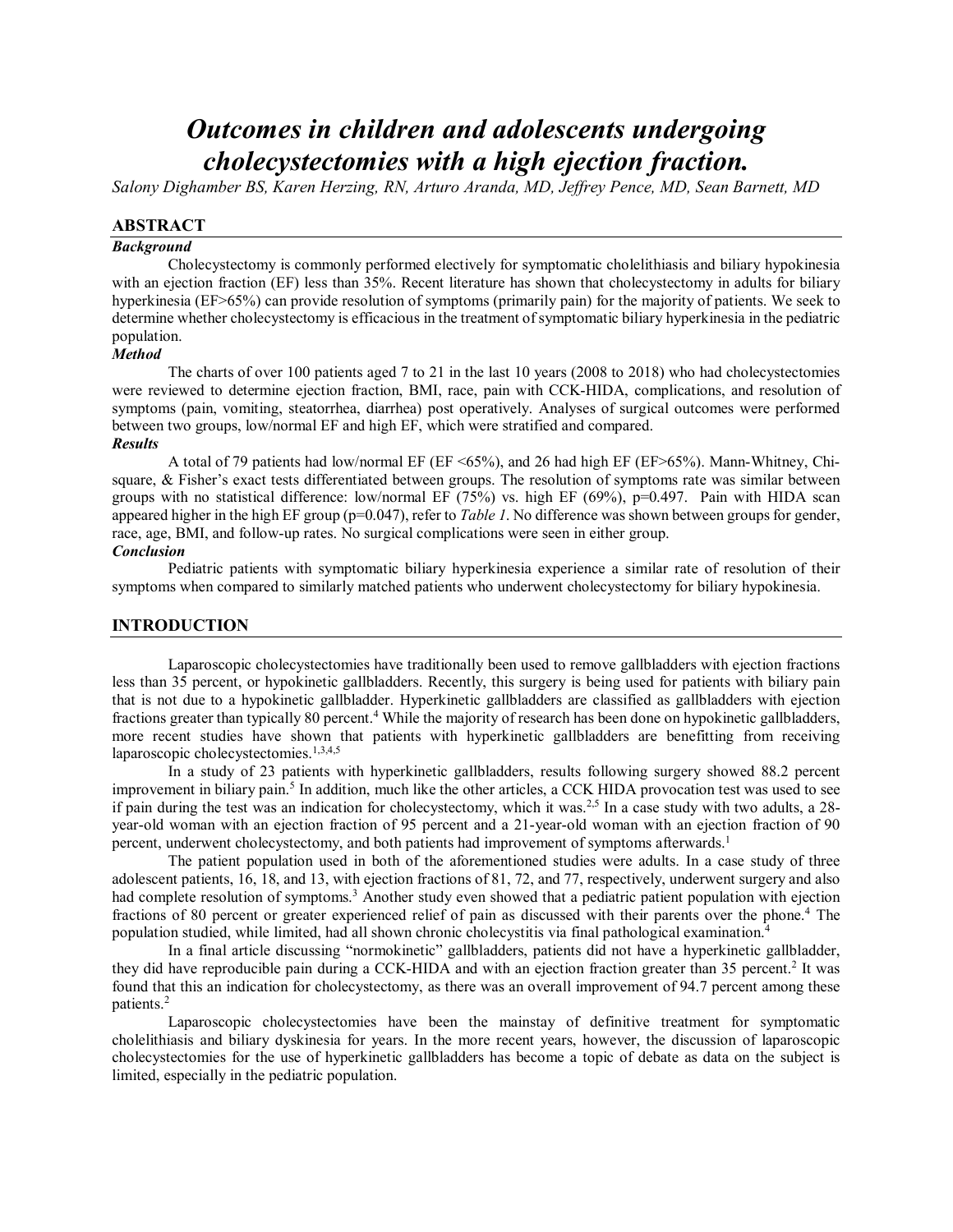The passage of bile from the gallbladder and into the duodenum is regulated by the structure f the biliary ducts and hormones.<sup>2</sup> The anatomy of the gallbladder and the biliary tree requires an open lumen that allows for the flow of bile. If this is obstructed in any way, inflammation results and patients experience pain. Cholecystokinin (CCK) is a neurohormone released by the duodenal lumen in response to amino acids and fats, stimulating the gallbladder to contract. The degree of gallbladder volume change and intraluminal pressure in the gallbladder is directly proportional to the amount of CCK released by the duodenal lumen.<sup>2</sup>

Gallbladder motility decreases with age due to decreased sensitivity of the CCK receptors in the gallbladder.<sup>2</sup> With this knowledge we can make an assumption that in our pediatric patient population, sensitivity of the CCK receptors may be increased, leading to higher ejection fractions. Another potential cause of increased ejection fraction might be due to the increased release of CCK; however it is difficult to measure the amount of CCK released, again, due to difficulty in assessing in vivo CCK production.

The purpose of this study is to determine whether cholecystectomy is efficacious in the treatment of symptomatic biliary hyperkinesia in the pediatric population. Data on cholecystectomy outcomes on hyperkinetic gallbladders is scarce in this specific population; therefore, it is sensible to pursue research in this particular field.

#### **METHODS**

The charts of 105 pediatric patients ages 7 to 21 from 2008 to 2018 who underwent cholecystectomy were retrospectively reviewed. A low ejection fraction was considered anything less than or equal to 35% and a high ejection fraction was considered anything that is greater than or equal to 65%. Anything in between was considered normal and will be grouped with the low ejection fraction group for comparison purposes.

Data was also collected on BMI, race, pain with CCK-HIDA, complications, and resolution of symptoms (pain, vomiting, steatorrhea, and diarrhea) postoperatively. Statistical analyses (Mann-Whitney, Chi-square, and Fisher's exact tests) were performed between two groups, low/normal EF and high EF, which were stratified and compared.

#### **RESULTS**

A total of 79 patients had low/normal EF (EF <65%), and 26 had high EF (EF>65%). Mann-Whitney, Chisquare, & Fisher's exact tests differentiated between groups. The resolution of symptoms rate was similar between groups with no statistical difference: low/normal EF (75%) vs. high EF (69%),  $p=0.497$ . Pain with HIDA scan appeared higher in the low/normal EF group (p=0.047), refer to *Table 1*. No difference was shown between groups for gender, race, age, BMI, and follow-up rates. Therefore, it can be assumed that these demographic factors did not make impact the outcome of the study. No surgical complications were seen in either group.

*Table 1*: Descriptive statistics for all patients and comparisons between patients with low/normal EF vs. high EF

| Variable                                | Level                                               | All patients<br>No. $(C\%)$         | Patients with low/normal<br>ΕF<br>No. $(R\%)$ (C%)    | Patients with<br>high EF<br>No. $(R\%)$ $(C\%)$  | P value               |
|-----------------------------------------|-----------------------------------------------------|-------------------------------------|-------------------------------------------------------|--------------------------------------------------|-----------------------|
| *Resolved<br>symptoms                   | Yes<br>No.<br>Total                                 | 78 (74.3)<br>27(25.7)<br>105 (100)  | 60(76.9)(75.9)<br>19 (70.4) (24.1)<br>79 (75.2) (100) | 18(23.1)(69.2)<br>8(29.6)(30.8)<br>26(24.8)(100) | 0.497<br>$\mathbf c$  |
| Follow-up<br>(n/y)                      | N <sub>0</sub><br>Yes<br>Total                      | 34 (32.4)<br>71 (67.6)<br>105 (100) | 29(85.3)(36.7)<br>50(70.4)(63.3)<br>79 (75.2) (100)   | 5(14.7)(19.2)<br>21(29.6)(80.8)<br>26(24.8)(100) | 0.099<br>$\mathbf{c}$ |
| Pain with<br><b>HIDA</b>                | N <sub>0</sub><br><b>Yes</b><br>Total               | 17(27.9)<br>44(72.1)<br>61 (100)    | 16(94.1)(34.8)<br>30(68.2)(65.2)<br>46(75.4)(100)     | 1(5.9)(6.7)<br>14(31.8)(93.3)<br>15(24.6)(100)   | 0.047<br>f            |
| *Days<br>between<br>HIDA and<br>surgery | Median (IQR)<br>Mean $(SD)$<br>Range<br>$\mathbf n$ | 26(35)<br>71 (177)<br>1-1291<br>91  | 22(30)<br>4(99)<br>$1 - 716$<br>66                    | 43(58)<br>142(290)<br>4-1291<br>25               | 0.003<br>m            |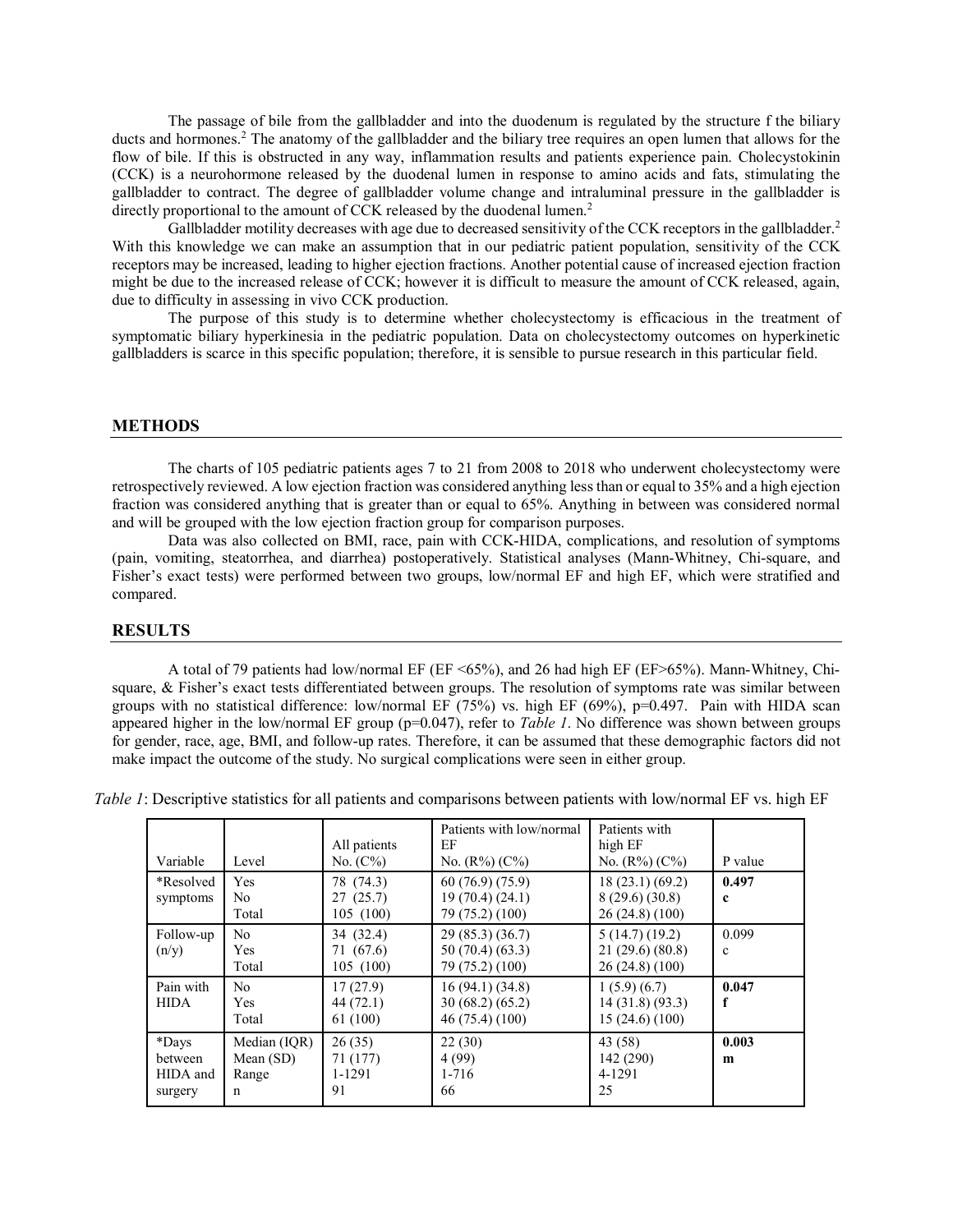Statistically significant P values (P<0.05) are bolded for all analyses.

Categorical variables:  $R\%$  = row percent;  $C\%$  = column percent; c = chi-square test; f = Fisher's exact test.

\*Resolved symptoms includes resolution of pain, vomiting, steatorrhea, or diarrhea

\*\*continuous variable used Mann-Whitney test=m.

| Variable                          | Level                                               | All patients<br>No. $(C\%)$                | Patients with low/normal<br>EF<br>No. $(R\%)$ (C%)              | Patients with<br>high EF<br>No. $(R\%)$ (C%)                 | P value    |
|-----------------------------------|-----------------------------------------------------|--------------------------------------------|-----------------------------------------------------------------|--------------------------------------------------------------|------------|
| $*$ $BMI$<br>(kg/m <sup>2</sup> ) | Median (IQR)<br>Mean $(SD)$<br>Range<br>n           | 27.8(12.7)<br>29.7(9.9)<br>13.6-73.7<br>83 | 28.3(12.5)<br>29.5(8.8)<br>15.4-55.4<br>65                      | 27.1(13.8)<br>30.4 (13.4)<br>13.6-73.7<br>18                 | 0.774<br>m |
| **Age<br>(years)                  | Median (IQR)<br>Mean $(SD)$<br>Range<br>$\mathbf n$ | 14.0(3.0)<br>14.6(2.7)<br>$7 - 21$<br>105  | 14.0(3.0)<br>14.5(2.8)<br>$7 - 21$<br>79                        | 15.0(4.3)<br>14.7(2.5)<br>$9-18$<br>26                       | 0.593<br>m |
| Race                              | White<br><b>Black</b><br>Other<br>Total             | 88 (93.6)<br>5(5.3)<br>1(1.1)<br>94 (100)  | 67(76.1)(91.8)<br>5(100)(6.8)<br>1(100)(1.4)<br>73 (77.7) (100) | 21(23.9)(100)<br>0(0.0)(0.0)<br>0(0.0)(0.0)<br>21(22.3)(100) | 0.677<br>f |

*Table 2*: Demographic statistics for all patients and comparisons between patients with low/normal EF vs. high EF

Statistically significant P values (P<0.05) are bolded for all analyses.

Categorical variables:  $R%$  = row percent;  $C%$  = column percent; c = chi-square test; f = Fisher's exact test.

\*Resolved symptoms includes resolution of pain, vomiting, steatorrhea, or diarrhea

\*\*continuous variable used Mann-Whitney test=m.

#### **DISCUSSION**

The purpose of this study was to determine whether or not cholecystectomies would be efficacious in the treatment of hyperkinetic gallbladders. The lack of difference between the high EF and low/normal EF group shows that regardless of EF, the outcomes of the surgery appear to remain the same (i.e., both show similar patterns of symptom resolution). This indicates that ejection fraction may be an arbitrary limit for whether or not a patient receives a cholecystectomy. In addition, our study suggests that pain with CCK HIDA may be a better indication to perform a cholecystectomy in patients with biliary colic. Given that resolution rates were similar between the two groups, yet the high EF group experienced more pain with the HIDA scan, it is suggested that

In our population, pain with HIDA was higher in patients with high EF rather than low EF patients. In Huckaby, et al, chronic inflammation was visible on histopathologic observation of the hyperkinetic gallbladder specimens. Although we did not analyze the surgical specimens of our own patients, chronic inflammation may be what is causing pain in our population. With the aforementioned potential causes of the hyperkinetic gallbladder state, the chronic increased release of CCK and/or sensitivity of CCK receptors may lead to increased intraluminal pressure in the gallbladder itself, which can cause chronic inflammation.

Another significant result of our study was that the days between HIDA scan and surgery was higher in that of our hyperkinetic gallbladder population. A possible explanation this would be that in general, high ejection fractions are not seen as an immediate reason for cholecystectomies. On another note, having hyperkinetic gallbladder as an indication for cholecystectomies may lessen the grief and pain patients go through because it may decrease the time between HIDA scan and surgery.

Strengths of our study include the use of patients with gallbladders with normal/low EF as a control group. This is also the largest study evaluating cholecystectomies in hyperkinetic gallbladders in the pediatric population that we are currently aware of.